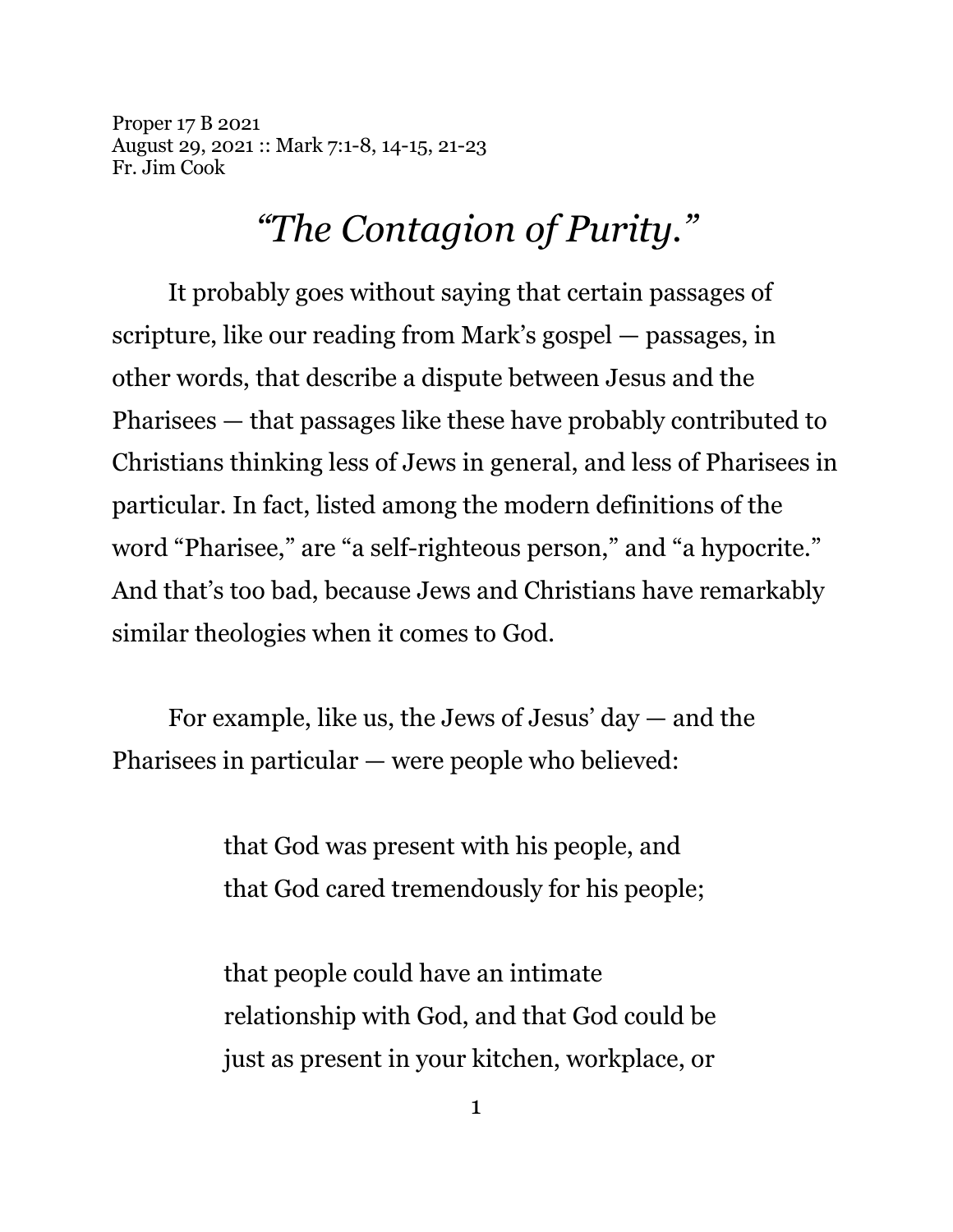bedroom, as God was present in the Temple, the synagogue, or the church;

that God's love and acceptance was *not* reserved only for the Jewish people, but that God would gladly receive *anyone*; that God's door was wide open to *everyone*;

*and* that God had a keen interest in the needs of the poor, the stranger, the sick, and the outcast; and that the *people* of God needed to respond in meaningful ways to those needs, because that was the *only* way they could be salt, and light, and yeast in and for the world.

In other words, Jesus and the Pharisees weren't caught up in endless disputes because their theological world-views were so different; but rather because they were so similar. The problem was that so many of the Pharisees had failed to take that next step, that would finally synchronize their world-view to that of Jesus. Which begs the question: "If the Pharisees and Jesus were so very similar, where specifically did they differ? Why so many disputes?

2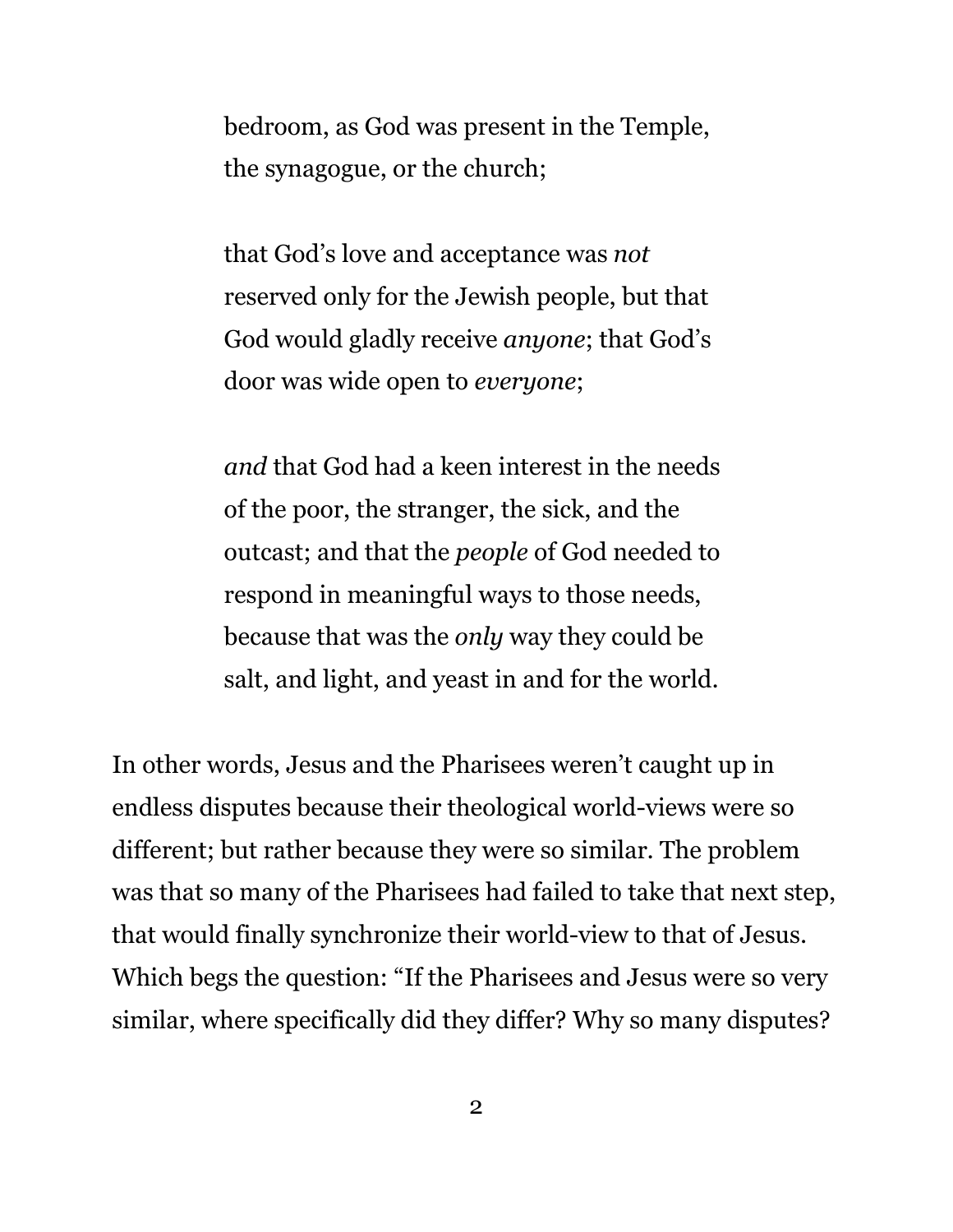The short answer, I think, is the main point of this morning's gospel reading, and it had to do with the purpose and application of the Jewish purity laws.

QUICK LESSON: The Jews believed that people, places, and things could exist either in a state of ritual purity, or in a state of ritual impurity. Those in the former group were able to participate in the religious practices of their faith, and could have a relationship with God, wherein they could receive the blessings and grace of God. Those in the latter group, however, not so much! And since being in a relationship with God was arguably the most important thing a person could do, it was critical, therefore, that a person do everything in their power to remain in that state of ritual purity. And to do that, you needed to follow certain ancient practices and procedures.

And so, in our gospel reading this morning, we hear how the Pharisees observe some of Jesus' disciples, who

> "were eating with defiled hands, that is, without washing them."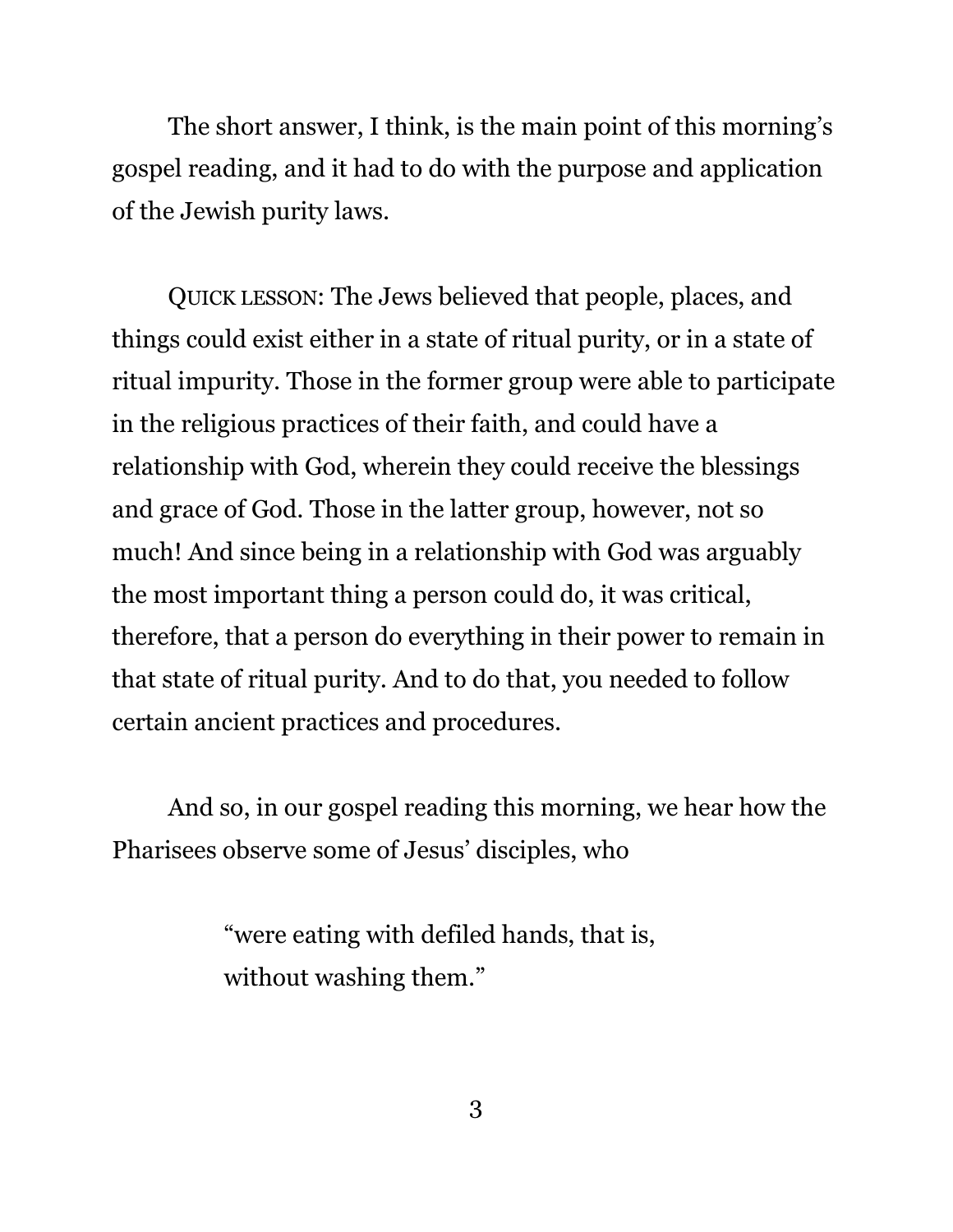Now, their concern wasn't about hygiene, but about the risk of becoming impure, by their failure to follow the ancient traditions of ritually washing their hands before and after a meal.

In other words, to a culture that is concerned — if not outright obsessed — with staying in a state if ritual purity, there was the sense that there is so much "out there" in the world, that if it came into contact with us, that it could "defile" us; it could cause us to become impure. And in their minds, those things were like contagions; they were things to be guarded against, and avoided at all costs.

And it's against this mind-set that Jesus makes his response. And it's a response that is both subversive, *and brilliant*. Because, basically, what Jesus does is to redefine the whole dynamic of ritual purity and impurity.

And he redefines it *away from* a being system that is concerned with "What's out there, that might contaminate me, and make me impure?" And he redefines it *towards* being a system that is concerned with "What's within me, that might be used by God to purify and cleanse the world?"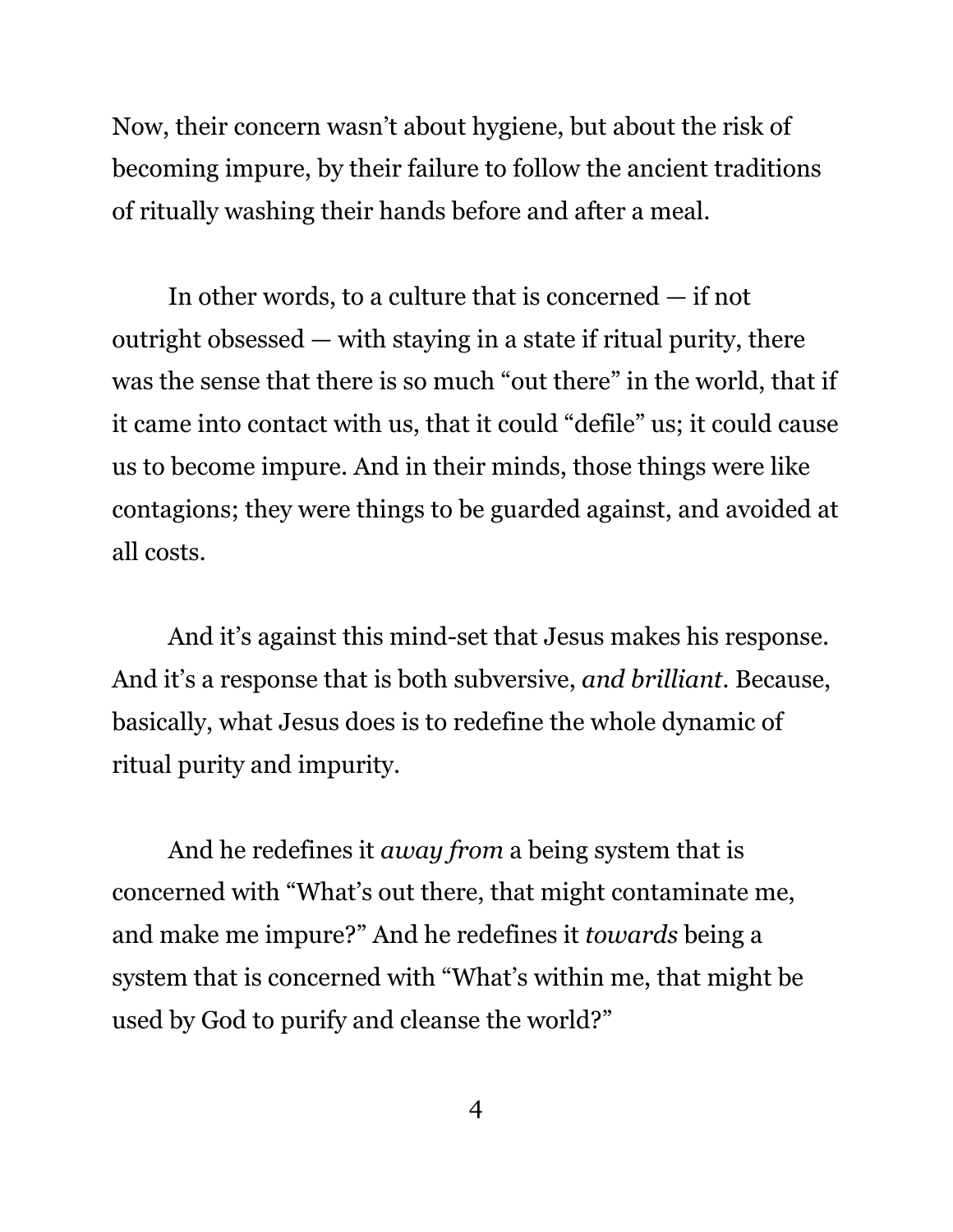So, to put the situation in overly-simplistic terms: the Pharisees sought to preserve their purity by isolating themselves from the impure things of the world. Whereas Jesus was teaching his followers to bring their purity — to bring their acceptability to God, their wholeness, their gifted-ness — out into the world, as a catalyst in their relationships with the people of the world.

Can you get a sense of what Jesus is doing? He is proposing, for example, that we intentionally become a community that is as repulsed at hearing someone utter a word that is harmful or wounding or degrading, as we would be repulsed to learn that our dinner was prepared by someone who routinely failed to wash his or her hands. Think about that.

And if we could do that, can you imagine how much more positively the world would view churches? If every congregation put as much effort into ensuring that our children weren't infected with racism or pride, as we do to ensuring that they're not infected with salmonella at the potluck, can you imagine how things might change?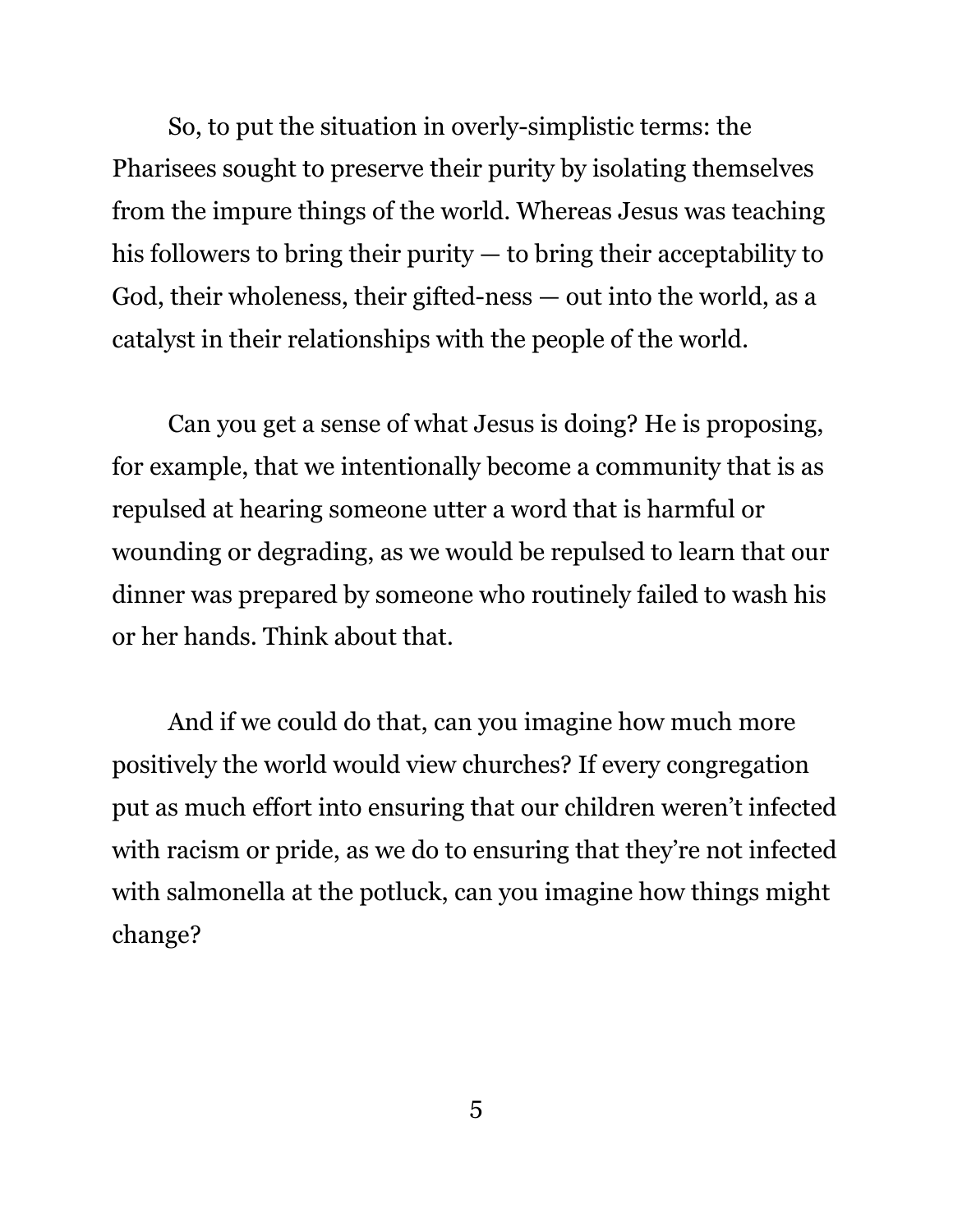Now, if we could do that, that would be so cool. But that's not the most radical implication of what Jesus teaches about purity. Because what he seems to be suggesting is that *purity* is every bit as contagious as impurity. And, in fact, he is suggesting that the purity which God grants us, might even be able to overpower the impurity we encounter in the world!

What Jesus is teaching us, in our gospel reading, is that it is possible to live in such a way — it's possible to display, in our relationships, a quality and consistency of *agapé* love — that things which the world might just write off as irredeemable, are actually transformed into things that bear witness to God's power to redeem. This is tremendously radical stuff!

So, to recap: If it's "what goes in" that makes someone impure, then, yes, people need to guard carefully against coming into contact with the wrong sort of people, or the wrong sort of things. But if it's what flows out of people, in loving and selfless relationships, that radiates purity, then we are freed to live making decisions, about who we can interact with, based on love, and not in fear. That is an incredibly liberating, and transformative insight. One I'm not sure I've entirely wrapped my mind around.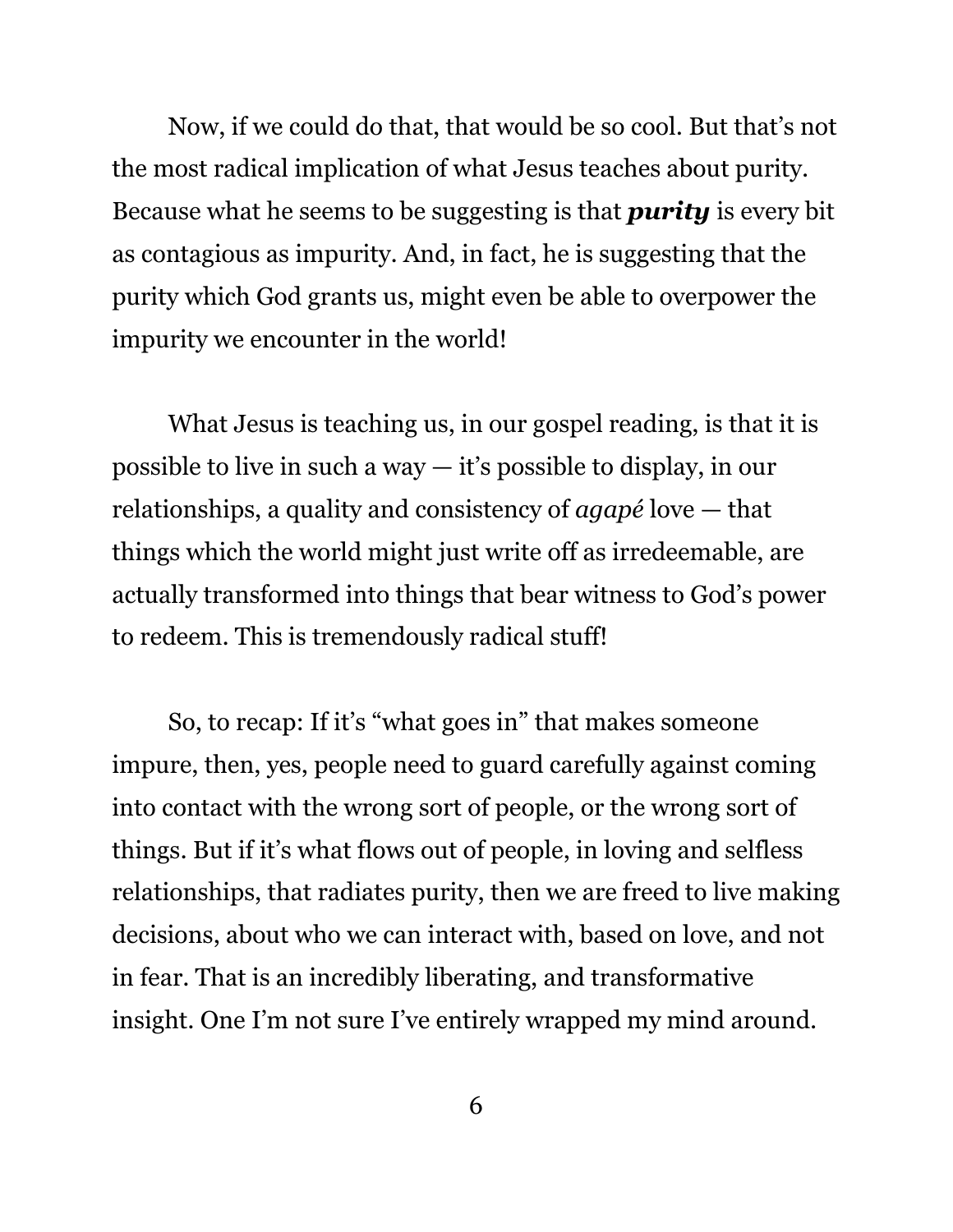And there's one further insight from Jesus' view of purity, that might be more radical still. If purity is something radiated out, by how we are in relationships, then we actually *need other people* for a life of holiness.

For example, if true purity is about exercising forgiveness, then we *need* to take the risk, of staying in relationship with people the world thinks are hopeless, in order to witness and experience God's holiness.

If true purity involves exercising compassion, then suffering in the world isn't proof that God doesn't care; but rather, it's an opportunity to experience and proclaim just how much, and in what ways, God *does* care.

And if true purity is about relationships, then the challenges facing us as a church — as a community of flawed and bickering and broken people — those challenges are an opportunity to understand God's grace more deeply, and proclaim it more powerfully, by insisting that reconciliation be the first, middle, and final word.

7